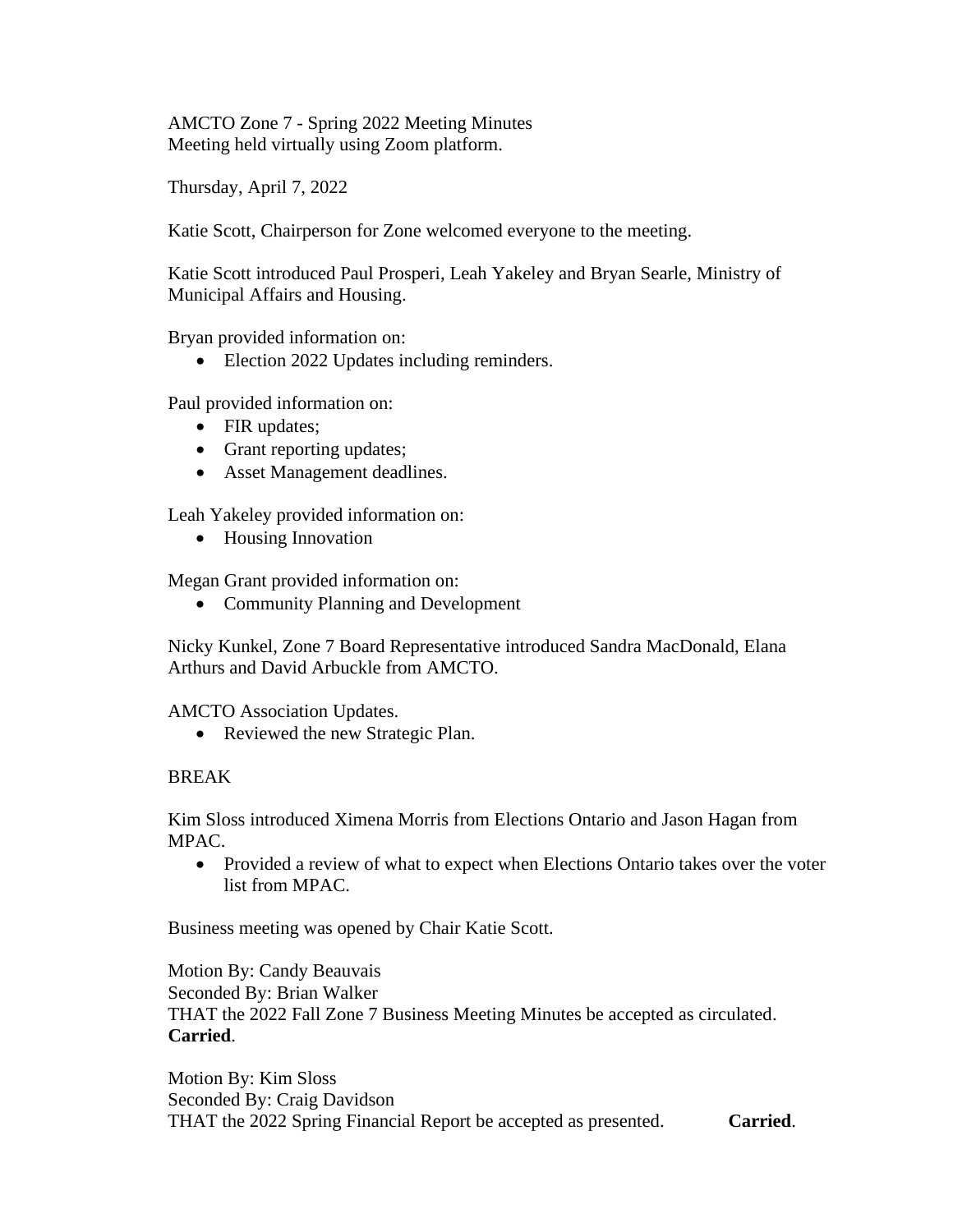Motion By: Rick Clouthier Seconded By: Carol Trainor THAT we donate \$500 to the AMCTO Annual General Meeting. **Carried**.

Motion By: Kris Croskery-Hodgins Seconded By: Carol Trainor THAT we elect and appoint Kathryn Scott to the position of Chairperson of the AMCTO Zone 7 Executive for the term of 2022/2023. **Carried**.

Motion By: Carol Trainor Seconded By: Kathryn Scott THAT we elect and appoint Natalie Bray to the position of Vice-Chairperson of the AMCTO Zone 7 Executive for the term of 2022/2023. **Carried**.

Motion By: Kathryn Scott Seconded By: Kris Croskery-Hodgins THAT we elect and appoint Madison Zuppa to the position of Secretary of the AMCTO Zone 7 Executive for the term of 2022/2023. **Carried.**

Motion By: Kim Sloss Seconded By: Carol Trainor THAT we elect and appoint Kris Croskery-Hodgins to the position of Treasurer of the AMCTO Zone 7 Executive for the term of 2022/2023. **Carried.**

Motion By: Kris Croskery-Hodgins Seconded By: Brian Walker THAT we elect and appoint Carol Trainor to the position of Director-At-Large of the AMCTO Zone 7 Executive for the term of 2022/2023. **Carried**.

Motion By: Tammy Goddon Seconded By: Carol Trainor THAT we elect and appoint Candy Beauvais to the position of Director-At-Large of the AMCTO Zone 7 Executive for the term of 2022/2023. **Carried**.

Motion By: Carol Trainor Seconded By: Kathryn Scott THAT we elect and appoint Nicole Gourlay to the position of Director-At-Large of the AMCTO Zone 7 Executive for the term of 2022/2023. **Carried**.

Motion By: Kris Croskery-Hodgins Seconded By: Rick Clouthier THAT we elect and appoint Craig Davidson to the position of Director-At-Large of the AMCTO Zone 7 Executive for the term of 2022/2023. **Carried**.

Motion By: Kris Croskery-Hodgins Seconded By: Tammy Goddon THAT we elect and appoint Brian Walker to the position of Director-At-Large of the AMCTO Zone 7 Executive for the term of 2022/2023. **Carried**.